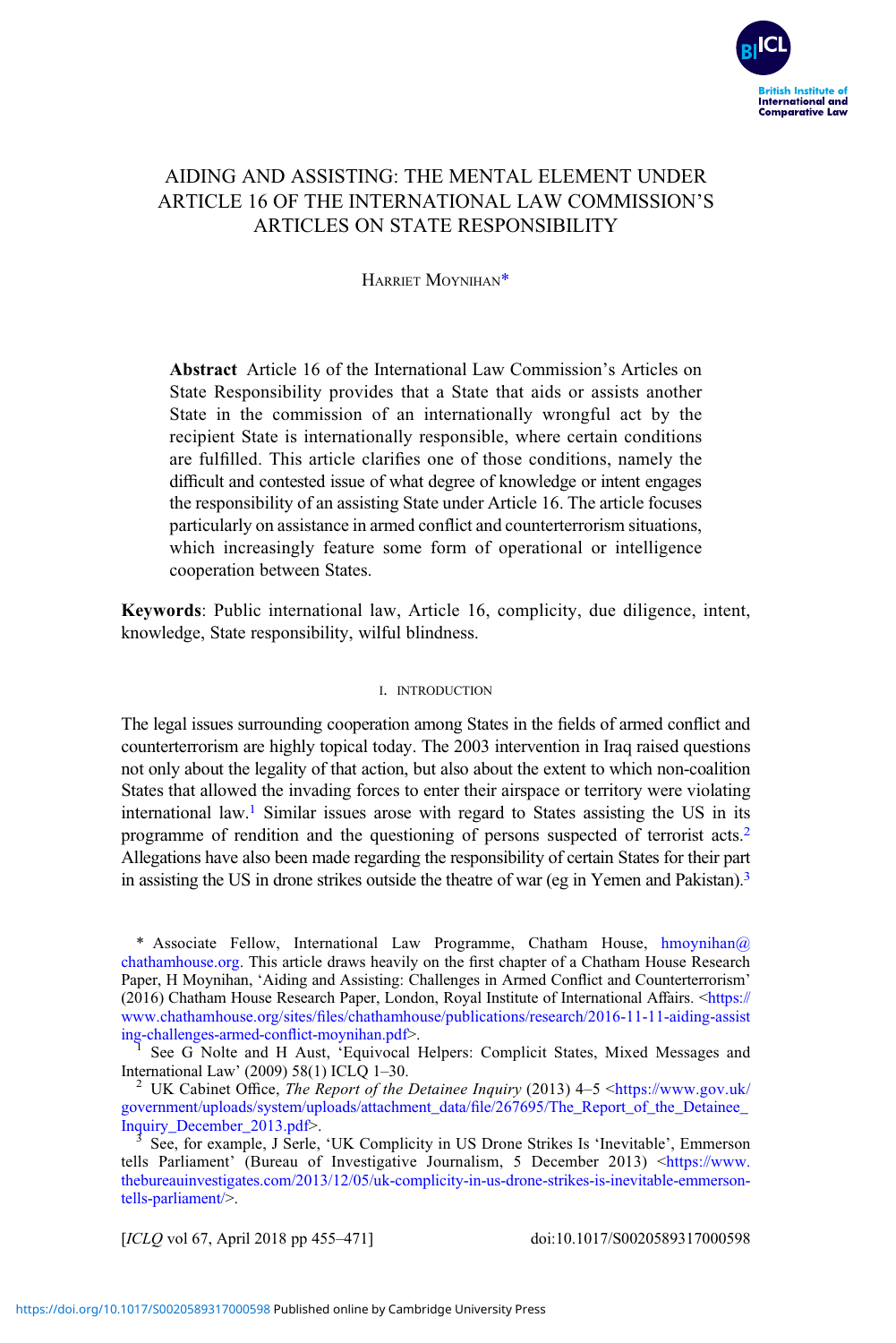The UK's export of arms to Saudi Arabia for possible use in the conflict in Yemen was recently the subject of a judicial review challenge.4

The interpretation and application of this area of law are contested in certain critical respects. The International Law Commission (ILC)'s Articles on the Responsibility of States for Internationally Wrongful Acts (the 'Articles on State Responsibility') include Article 16 on the responsibility of States that aid or assist internationally unlawful acts by other States. But there are gaps left by the ILC, and although there is some State practice<sup>5</sup> there is a lack of case law in this area. The literature on the subject is growing,6 but there remain concerns that the legal framework is not sufficiently clear to enable States to avoid the risk of facilitating internationally wrongful acts through their cooperation with other States.

This article takes one element of the law on Article 16—the mental element required by the Article if a State is to be regarded as internationally responsible—and seeks to develop a clear analysis of the law with particular regard to its application in situations of armed conflict and counterterrorism. Other rules of international law are also relevant to State-to-State assistance in armed conflict and counterterrorism, including international humanitarian law and international human rights law, but they are beyond the scope of this article.<sup>7</sup> Nor does this article address the question of the individual responsibility of government officials for activities that could amount to the aiding or abetting of war crimes, which may also be relevant on the same facts and will often need to be considered in parallel.

Although both 'assisting' and 'aiding or assisting' are used in the literature, it is not clear that there is any material difference between the two $\delta$  and the term 'assisting' is therefore generally used here. A further terminological use is the general avoidance of the term 'complicity'. It is not a term of art in international law and is primarily associated with international criminal law.<sup>9</sup>

<sup>4</sup> Campaign Against the Arms Trade v Secretary of State for Business, Innovation and Skills  $\&$ Others, CO/1306/2016. The claimants alleged that the sale contravened the Consolidated EU and National Arms Export Licensing Criteria. An intervention by Amnesty International, Human Rights Watch and Rights Watch (UK) also alleged that the sale contravened art 16 of the International Law Commission's Articles on State Responsibility. In a judgment of 10 July 2017, the High Court

<sup>5</sup> M Jackson, *Complicity in International Law* (Oxford University Press 2015) 172. <sup>6</sup> See, for example, H Aust, *Complicity and the Law of State Responsibility* (Cambridge University Press 2011); Jackson (n 5); and V Lanovoy, *Complicity and Its Limits in the Law of Responsibility* (Hart 2016).

For discussion of these other rules and their relationship to art 16, see Moynihan, 'Aiding and Assisting: Challenges in Armed Conflict and Counterterrorism', (2016) Chatham House Research

 $8$  See International Law Commission, 'State Responsibility – Comments and Observations Received from Governments' (2001) 53rd session,  $52$  (UN Doc A/CN.4/515) for the comments of the UK

 $\degree$  See V Lanovoy, 'Complicity in an Internationally Wrongful Act' (2014) SHARES Research Paper 38, 4. Lanovoy notes that Special Rapporteur Roberto Ago used the term 'complicity' but dropped it after criticisms from States and some ILC members.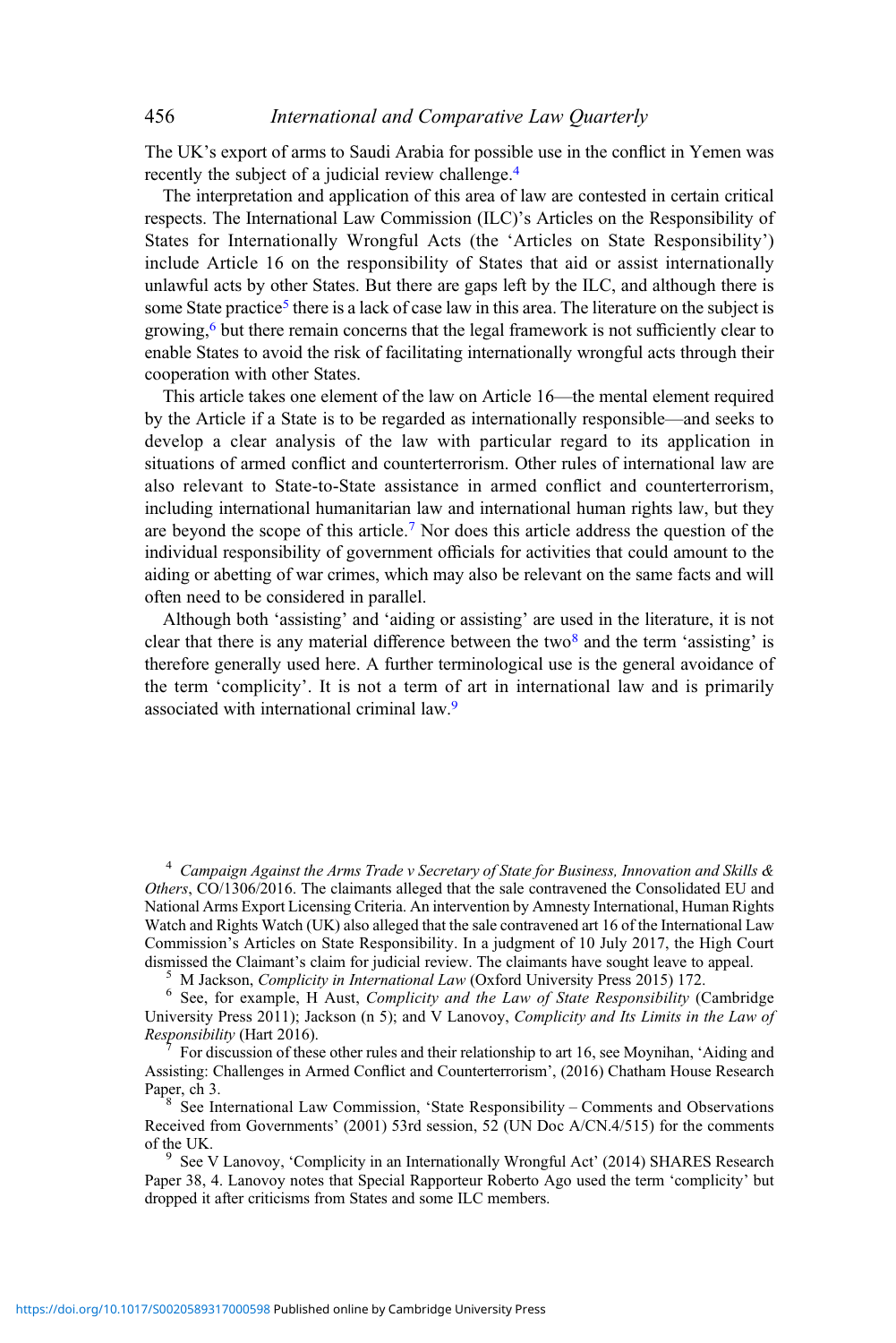II. ARTICLE 16 OF THE ARTICLES ON STATE RESPONSIBILITY

Article 16 provides that:

A State which aids or assists another State in the commission of an internationally wrongful act by the latter is internationally responsible for doing so if:

- (a) that State does so with knowledge of the circumstances of the internationally wrongful act; and
- (b) the act would be internationally wrongful if committed by that State.

The ILC's accompanying Commentary to the Articles on State Responsibility (the 'ILC Commentary'), in its discussion of Article 16, sets out three conditions circumscribing the scope of responsibility for aid or assistance:

First, the relevant State organ or agency providing aid or assistance must be aware of the circumstances making the conduct of the assisted State internationally wrongful; secondly, the aid or assistance must be given with a view to facilitating the commission of that act, and must actually do so; and thirdly, the completed act must be such that it would have been wrongful had it been committed by the assisting State itself.<sup>10</sup>

Article 16 is a general rule negotiated by the ILC over a period of nearly 40 years. The Articles on State Responsibility were adopted by the ILC in 2001, and noted and commended to governments by the UN General Assembly later that year. While the Articles have yet to be formally adopted by the General Assembly, it commends them to the attention of governments on a regular basis.<sup>11</sup> James Crawford, Special Rapporteur to the ILC on the draft Articles from 1997 to 2001, has stated that—at least initially—Article 16 was a measure of progressive development on the part of the ILC.<sup>12</sup> But in the Bosnian Genocide case of 2007, the International Court of Justice (ICJ) held that Article 16 had attained the status of customary international law.13

Responsibility under Article 16 is not responsibility for the internationally wrongful act committed by the assisted State, but responsibility for assisting that State to commit the internationally wrongful act. It is therefore an ancillary responsibility, arising simply from the fact that a State facilitated the wrongful act.<sup>14</sup>

Responsibility under Article 16 depends upon each of the following four conditions being met:

- (i) The assisting State must provide aid or assistance.
- (ii) There must be a sufficient nexus between the assistance and the principal wrong.

<sup>10</sup> ILC Commentary to Article 16 of the Articles on State Responsibility, para (3).<br><sup>11</sup> The UN General Assembly's Sixth Committee has established a Working Group on the Responsibility of States for Internationally Wrongful Acts to consider further the question of whether the Articles on State Responsibility should be turned into a Convention (UNGA Res 68/104 of 16 December 2013 on the Responsibility of States for Internationally Wrongful Acts).

<sup>12</sup> J Crawford, *State Responsibility: The General Part* (Cambridge University Press 2013) 408.<br><sup>13</sup> Application of the Convention on the Prevention and Punishment of the Crime of Genocide

(Bosnia and Herzegovina v Serbia and Montenegro) (Judgment) (2007) ICJ Rep 43, para 417 (Bosnian Genocide case). For detailed analysis of the customary law status of art 16, see Aust  $(n 6)$  97–191.<br><sup>14</sup> See ILC Commentary to art 16, paras (1) and (10); and V Lowe, 'Responsibility for the

Conduct of Other States' (2002) 101 Kokusaiho Gaiko Zassi 11.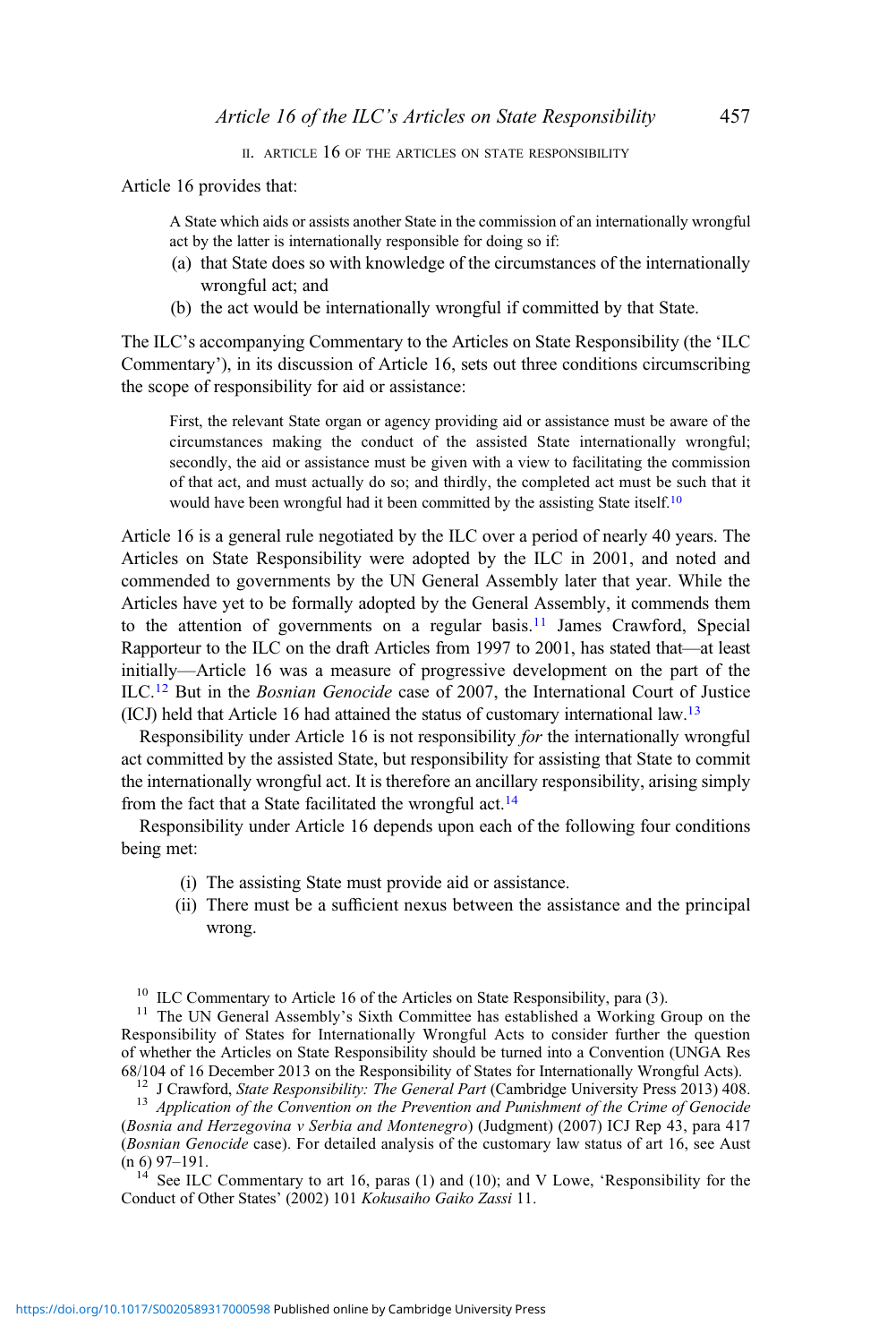- (iii) The assisting State must possess the requisite mental element.
- (iv) The act committed by the recipient State must also be wrongful if committed by the assisting State.

This article focuses on the most difficult and contested element of Article 16, namely condition (iii) above—the question of what constitutes the requisite mental element.<sup>15</sup> Article 16 requires the assisting State to have 'knowledge' of the circumstances of the internationally wrongful act. Paragraph (3) of the ILC Commentary states that the aid or assistance must be given 'with a view to' facilitating the commission of the internationally wrongful act. Paragraph (5) of the Commentary refers to the need for the assisting State to have 'intended', by the aid or assistance given, to facilitate the occurrence of the internationally wrongful conduct. The key issue is whether both knowledge and intent are required under Article 16, or just one of them.

There is clearly a tension between the text in Article 16 and the ILC Commentary. Section III below considers 'knowledge' and Section IV discusses 'intent'. Section V considers whether the difference between the two is in practice more apparent than real.

#### III. KNOWLEDGE

It is clear from the text of Article 16 that knowledge is an essential component of the mental element. But it is important to ascertain at the outset what is meant by 'knowledge' in this context. A number of questions need to be asked here: (a) What must be known by the State in question? (b) What degree of knowledge is required? (c) At what point in the decision-making process must the assisting State possess the relevant knowledge? And (d) who is supposed to have knowledge for the purposes of assistance provided by a State? These questions are considered in turn below.

Responsibility under Article 16 does not attach unless the act that is assisted turns out, in the event, to be unlawful.<sup>16</sup> Thus, it is necessary for a government to assess in advance the consequences of its assistance to other States. The government will need to assess situations in which there are not only existing circumstances of illegality (for example, as a result of a continuing practice by a recipient State), but also potential illegality flowing from the assistance to be provided.

#### A. Knowledge of What?

Article 16 refers to knowledge 'of the circumstances of the internationally wrongful act'. Some have interpreted this to mean that the assisting State does not necessarily have to be aware specifically of the unlawfulness of the assisted conduct but, rather, must simply be aware of the factual circumstances making it unlawful.17

The ILC Commentary to Article 16 indicates that the State in question must be aware of the circumstances *making it wrongful*.<sup>18</sup> While this could be interpreted to support the argument above for mere awareness of the factual circumstances making it unlawful, the

<sup>&</sup>lt;sup>15</sup> For a fuller analysis of each of the conditions under art 16, see Moynihan (n 7).<br><sup>16</sup> The ILC Commentary to art 16 states that 'the aid or assistance must be given with a view to facilitating the commission of that

<sup>&</sup>lt;sup>17</sup> See, for example, N Melzer, 'Human Rights Implications of the Usage of Drones and Unmanned Robots in Warfare' European Parliament Directorate-General for External Policies of the Union (2013) 38.  ${}^{18}$  ILC Commentary to art 16, para (4).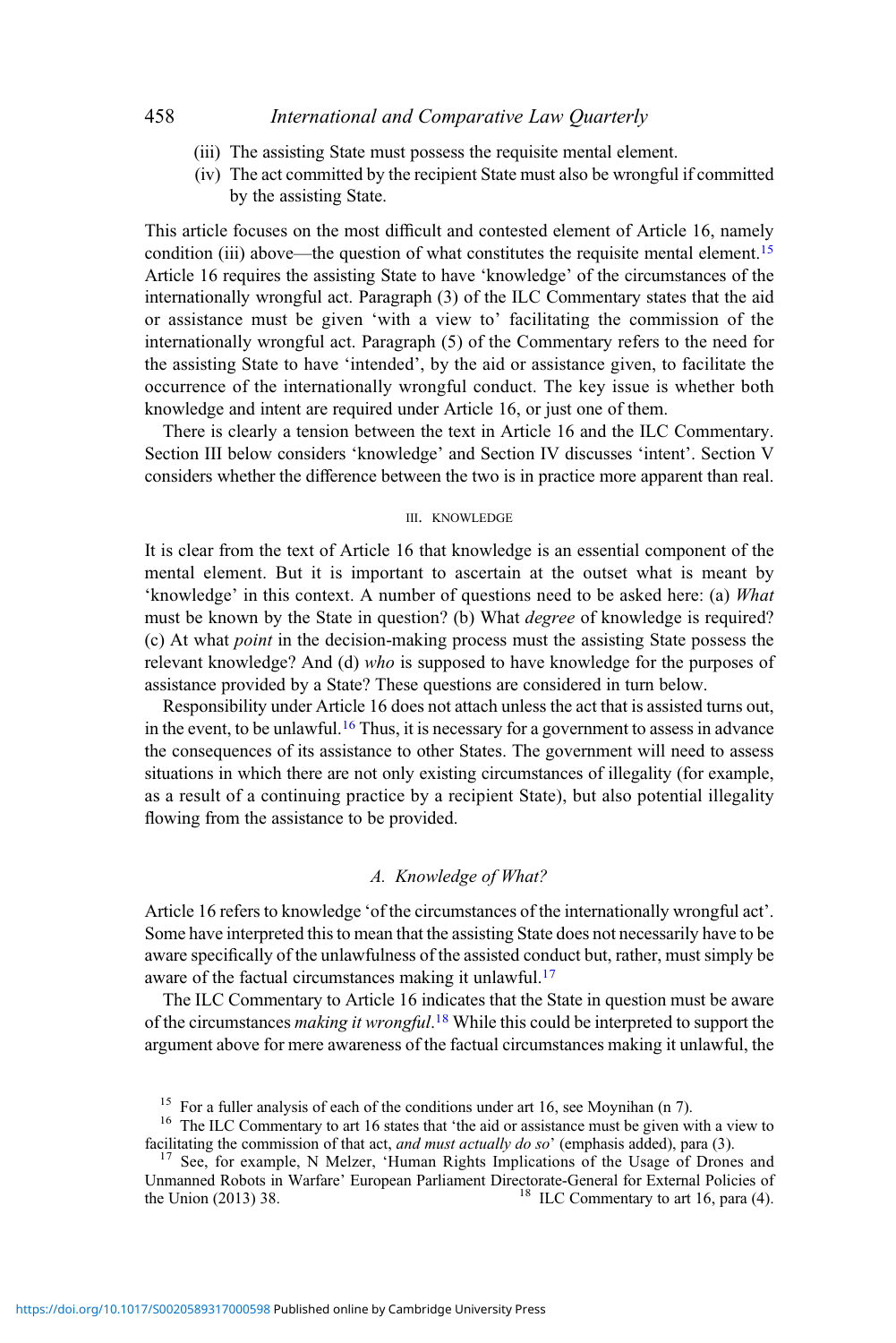### Article 16 of the ILC's Articles on State Responsibility 459

majority of commentators argue that this implies knowledge of specific illegality. In other words, where the assisting State has knowledge of the circumstances more broadly (for example, the supply of certain weapons to a particular State), but does not have knowledge of specific illegality (for example, that the weapons in question will be used to carry out intentionally indiscriminate attacks), then the mental element would not be present.<sup>19</sup> On this basis, an assisting State is not responsible if the recipient State pursues an objective that could be achieved in a lawful manner, but in fact pursues it in an unlawful manner.<sup>20</sup> During the negotiations in the Second Reading of the draft Articles, an ILC member stated that the State that was to be held responsible 'must indeed have knowledge not merely of the circumstances of the act but also of its wrongfulness'. 21

In the *Bosnian Genocide* case, the ICJ held, when considering the complicity provision in the Genocide Convention by reference to Article 16 of the Articles on State Responsibility, that Serbia did not know that genocide was being committed by the Bosnian Serb army, since Serbia did not know of the specific intent of the forces concerned.<sup>22</sup> This suggests the need for knowledge of illegality, not just of the facts more generally.<sup>23</sup>

In some situations, knowledge of the factual circumstances will automatically imply knowledge of breaches of the law. This is likely where both the factual circumstances, and the underlying law and its application to the circumstances surrounding the assistance, are clear. However, this is not always the case, for the reasons set out below:

- 1. There may be a factual gap in knowledge that prevents the assisting State from concluding a thorough assessment of legality, because the purpose for which the assistance is going to be used is unclear. This might be the case, for example, in the context of intelligence that the assisting State provides to the recipient State in order to contribute to a picture of the operations of a terrorist group over time; the assisting State may well not know exactly how that intelligence will be used by the recipient State.
- 2. While ignorance of the law is generally no excuse,  $24$  there may be circumstances in which it is genuinely unclear by what law another State is

<sup>19</sup> See Crawford (n 12) 407, citing C Dominicé 'Attribution of conduct to multiple States and the implication of a State in the act of another State', in J Crawford, A Pellet and S Olleson (eds), The Law of International Responsibility (Oxford University Press 2010) 286, who refers to the need for 'specific knowledge of … an internationally wrongful act with a high degree of particularity' (emphasis added) when referring to the ICJ's decision in the *Bosnian Genocide* case. See also Nolte and Aust (n 1) 12.

<sup>21</sup> Statement at the 2577th Meeting of the ILC, *Yearbook of the International Law Commission* (1999) Vol I, 69, para 13.

 $\frac{22}{2}$  Bosnian Genocide case (n 13): '... there is no doubt that the conduct of an organ or a person furnishing aid or assistance to a perpetrator of the crime of genocide cannot be treated as complicity in genocide unless at the least that organ or person acted knowingly, that is to say, in particular, was aware of the specific intent (dolus specialis) of the principal perpetrator', para 421 (emphasis added).

<sup>23</sup> Crawford also takes this reference in the *Bosnian Genocide* case to 'at the least', as quoted in note 22 above, to indicate that something more than mere knowledge is required, 'namely the need for actual intent that aid and assistance be given to the illegal act'. See Crawford (n 12) 407. See also Dominicé (n 19) 286; Nolte and Aust (n 1) 14; Aust (n 6) 236; cf Jackson (n 5) 160.<br><sup>24</sup> Statement of Special Rapporteur James Crawford at the 2577th Meeting of the ILC, *Yearbook* 

of the International Law Commission (1999) Vol I, 69, para 14.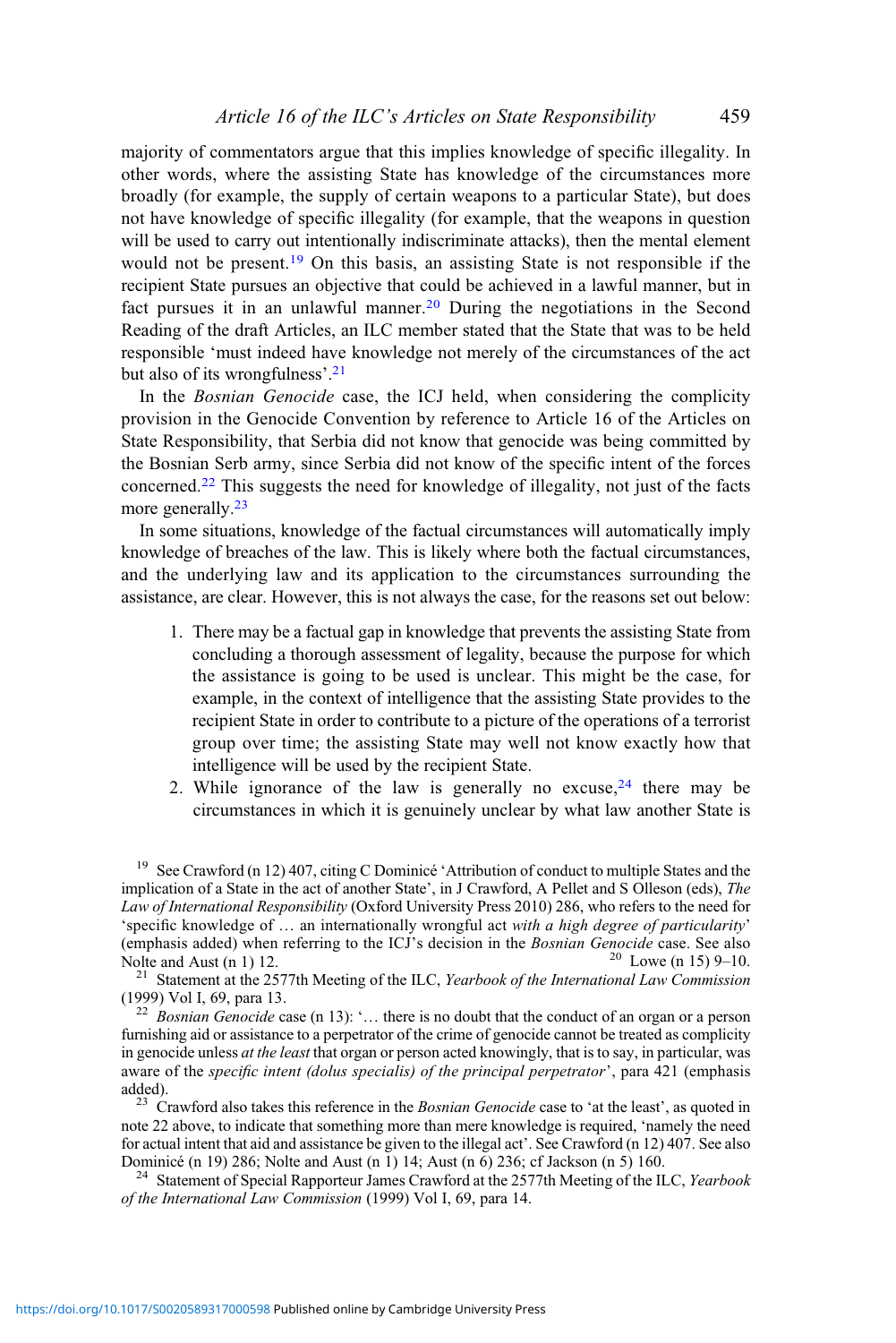bound. This may be the case, for example, where a State is not a party to a treaty and only considers itself bound by the customary international law provisions in the treaty, the precise contours of which may be unclear and contested.<sup>25</sup>

3. Even where the law and the facts are established, it will be necessary for the assisting State to consider how the recipient State will interpret and apply the relevant law. This may be possible by reference to the recipient State's written manuals on armed conflict, or to written statements on interpretations of the law (e.g. notifications to the UN Security Council explaining the legal basis for military action under Article 51 of the UN Charter). Or it may involve an exercise in inference in the absence of easily available information. Where the situation is legally ambiguous or contested, this is likely to complicate the assisting State's assessment of the legality of the underlying act. For example, the relationship between international humanitarian law and international human rights law in the context of detention in a noninternational armed conflict is an area of law that is unclear and disputed.<sup>26</sup> In that context, it may be difficult to reach a view on the responsibility of a State that assists in detention (for example, through the provision of territory for detention facilities) if the legality of the underlying act itself is unclear.

The factual and legal analysis may also be complicated where armed conflicts overlap, with States invoking different and competing legal rationales as the grounds for their participation, as in the conflict in Syria. In practice, legal and factual uncertainty will often compound one another.<sup>27</sup>

## B. What Degree of Knowledge?

It is clear that actual knowledge of the circumstances of the principal wrongful act will meet the knowledge element in Article 16.<sup>28</sup> Commentators also generally accept that the knowledge element can be met by virtual certainty, on the part of the assisting State, of the eventual possibility of unlawful use of its assistance.<sup>29</sup> The examples of aiding and assisting given in the ILC reports appear to support this. For example, Special Rapporteur Roberto Ago cited as an example of aid and assistance Germany's provision of airbases to the US in 1958 to send US airplanes to Lebanon for military intervention.<sup>30</sup> It has been argued that this was an example of unlawful State assistance because Germany was not merely aware of the possibility of eventual unlawful use by the US, but based on the facts would have been 'practically certain' of that use.<sup>31</sup>

<sup>&</sup>lt;sup>25</sup> For example, States, such as the US, which are not party to Additional Protocol II to the Geneva Conventions and which consider that they are bound by some provisions as a matter of custom but not by others.

<sup>&</sup>lt;sup>26</sup> As is reflected in *Serdar Mohammed v Ministry of Defence* [2017] UKSC 1 and [2017] UKSC 2.<br><sup>27</sup> Nolte and Aust (n 1) 12. <sup>28</sup> Crawford (n 12) 406; Jackson (n 5) 161; Lowe (n 14) 10.<br><sup>29</sup> Crawford (n 12) 408 refers t intent (emphasis added). Jackson (n 5) 161 argues that 'knowing participation means awareness with something approaching practical certainty as to the circumstances of the principal wrongful act'.

<sup>&</sup>lt;sup>30</sup> International Law Commission, *Yearbook of the International Law Commission* (1978) Vol 2, Pt II, 111, para 10 (UN Doc A/CN.4/SER.A/1978/Add.1 (Pt 2)). For discussion of this, see J Quigley, 'Complicity in International Law: A New Direction in the Law of State Responsibility' (1986) 57(1) BYBIL 113.  $31$  Ouigley (n 30) 113.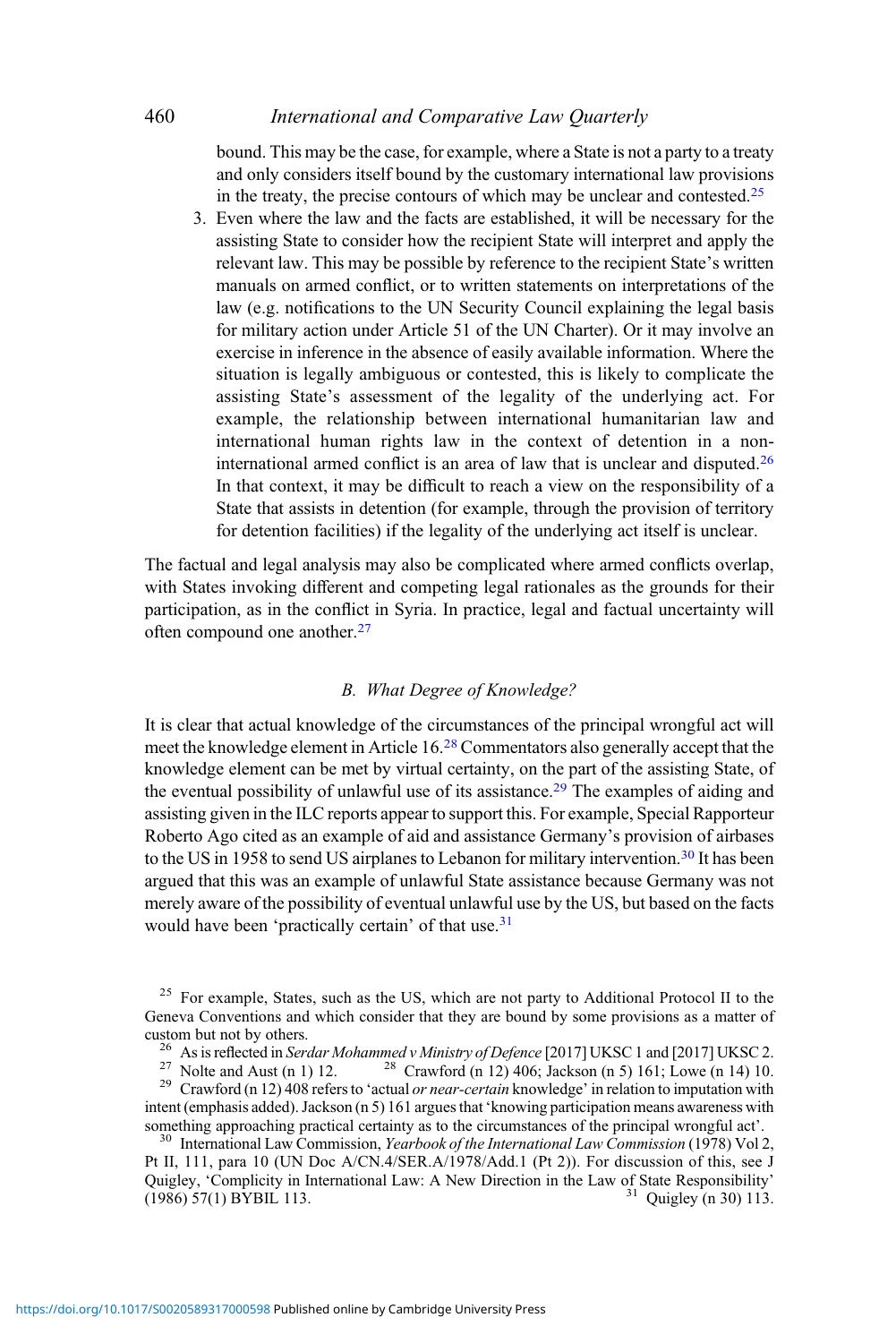On the other hand, the negotiating history in the ILC suggests that constructive knowledge (ie that an assisting State 'should have known' that it was assisting an internationally wrongful act) is insufficient to meet the mental element in Article 16. During the negotiations on the text of Article 16, the Netherlands proposed that Article 16 should make the assisting State responsible 'where it knows *or should have* known the circumstances of the internationally wrongful act<sup>2</sup>.<sup>32</sup> The rationale for such an argument is that it is a general principle of law that if a State does something believing it to be lawful and it turns out to be unlawful, it is nonetheless responsible.<sup>33</sup> By extension, it might be argued that it would be incongruous for an assisting State to be able to escape responsibility through a belief that the act it is assisting is lawful, when it turns out to be unlawful.<sup>34</sup> But the ancillary, derivative responsibility for aiding or assisting wrongdoing is distinct from principal or joint responsibility.<sup>35</sup> In the ILC's negotiations, the Netherlands' proposal was not taken up, and other States argued for a stricter requirement of knowledge.36

There are other arguments against a standard of constructive knowledge. In the Bosnian Genocide case, the ICJ, when considering the provision on complicity in the Genocide Convention by analogy with Article 16 of the Articles on State Responsibility, stated that complicity requires 'at least' knowledge,  $37$  which suggests actual knowledge as a minimum, and thus a higher standard of knowledge than 'should have known'.

The more difficult and contested issue is whether a State may meet the knowledge element under Article 16 if its knowledge lies somewhere in between actual or nearcertain knowledge and constructive knowledge. This leads us on to the issue of 'wilful blindness'.

#### 1. Wilful blindness

The term 'wilful blindness' does not appear in either Article 16 or the ILC Commentary. It is not a term of art in international law, but has been used by commentators.<sup>38</sup> It might be defined as a deliberate effort by the assisting State to avoid knowledge of illegality on the part of the State being assisted, in the face of credible evidence of present or future illegality.

Domestic law analogies may be useful to illustrate the concept. Under English criminal law, wilful blindness has been defined as where a defendant 'suspected the fact, he realised its probability; but he refrained from obtaining the final confirmation because he wanted in the event to be able to deny knowledge'.<sup>39</sup> Under US criminal law, the knowledge element of aiding and abetting is satisfied where the alleged aider and abettor attempted to escape responsibility through a 'deliberate effort to avoid

<sup>36</sup> For a discussion of the views of different States during the ILC negotiations on the mental element, see Aust (n 6) 172 and 233–35.

<sup>37</sup> Bosnian Genocide case (n 13) [421]; see also discussion in Jackson (n 5) 160.<br><sup>38</sup> For example, Jackson (n 5) 54 and 162.<br><sup>39</sup> G Williams 'Criminal Law: The General Part' (Stevens & Sons, London 1961) 159, quoted by Jackson (n 6) 54.

 $32$  Statement of the Netherlands in the International Law Commission, Yearbook of the International Law Commission (2001) Vol II(1), 52 (emphasis added). See also the statements of Ustor in the International Law Commission, *Yearbook of the International Law Commission* (1975) Vol I, 48, cited in Crawford (n 12) 406. <sup>33</sup> Lowe (n 14) 10. <sup>34</sup> ibid. <sup>35</sup> ibid 11.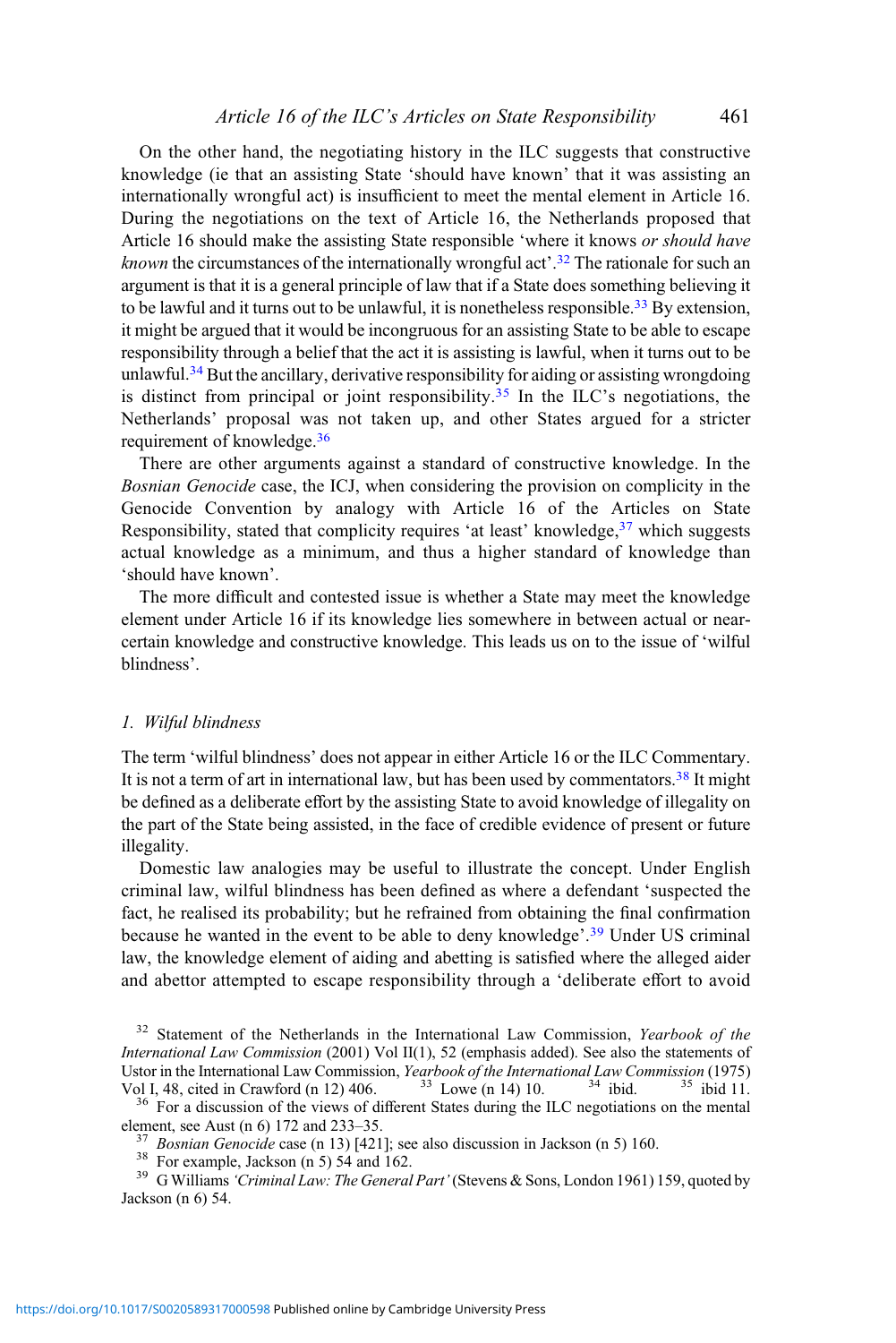guilty knowledge' of the primary actor's intentions.40 Someone who suspected that his or her actions were furthering illegal activity, and who took steps to ensure that the suspicion was never confirmed, 'far from showing that he was not an aider and abettor ... would show that he was'.<sup>41</sup> Where the situation is dynamic, the suspicions of the assisting State about a breach of international law on the part of the recipient State, and the knowledge available to the assisting State, may evolve. If the breach continues for a period of time, and information about it becomes widespread, the presumption that the assisting State is turning a blind eye may increase.

But the wilful blindness concept must be applied with caution. Simply because information is in the public domain does not mean that a State is turning a blind eye to it. It does not necessarily follow that the information in question is available to the State—evidence may be clear to some parts of the international community but not to others. Or what is argued to be 'clear evidence' of illegality may in fact be disputed. On the other hand, where the evidence stems from credible and readily available sources, such as court judgments, reports from fact-finding commissions, or independent monitors on the ground, it is reasonable to maintain that a State cannot escape responsibility under Article 16 by deliberately avoiding knowledge of such evidence.42

In sum, where an assisting State has actual or near-certain knowledge that the assistance will be used for unlawful purposes by the recipient State, or where the State is wilfully blind to such knowledge, it will have the degree of knowledge specified in Article 16.

#### 2. A duty to make enquiries?

The notion of wilful blindness introduces an additional dynamic to Article 16. If an assisting State should not be able to get away with deliberately avoiding knowledge of credible evidence of illegality on the part of the recipient State, is there therefore a duty on the part of the assisting State to look into credible evidence of illegality? $43$ 

While wilful blindness is relevant to the standard of knowledge under Article 16, it does not necessarily follow that it implies an obligation to make enquiries or to conduct what is known as 'due diligence'.<sup>44</sup> The obligation to make enquiries is the natural counterpoint of constructive knowledge ('should have known'), not of wilful

<sup>40</sup> W Dellinger, Assistant Attorney General, Office of Legal Counsel, 'Memorandum Opinion for the Deputy Attorney General on US Assistance to Countries That Shoot Down Civil Aircraft<br>Involved in Drug Trafficking' (14 July 1994) 157, quoting the case of *Giovannetti*, 919 F.2d at 1229.

<sup>41</sup> ibid. <sup>42</sup> Lowe (n 14) 10 states that '… it is in my view unlikely that a tribunal would permit a State to avoid responsibility by deliberately holding back from inquiring into clear indications that its aid would probably be employed in an unlawful manner'; Jackson (n 5) 162; Quigley (n 30) 120 also suggests that where a State has information about the recipient State's plans for illegality, it should not be allowed to turn a blind eve.

<sup>43</sup> See Jackson (n 5) 162, arguing that 'Beyond that [wilful blindness], international law does not yet recognize a general due diligence obligation conditioning the provision of aid or assistance to another State', and suggesting that wilful blindness implies some form of due diligence obligation.

<sup>44</sup> This concept, which is gaining increasing traction in international law, has been defined as 'reasonable efforts by a State to inform itself of factual or legal components that relate foreseeably to a contemplated procedure and to take appropriate measures in timely fashion to address them'. See International Law Association, First Report of the ILA Study Group on Due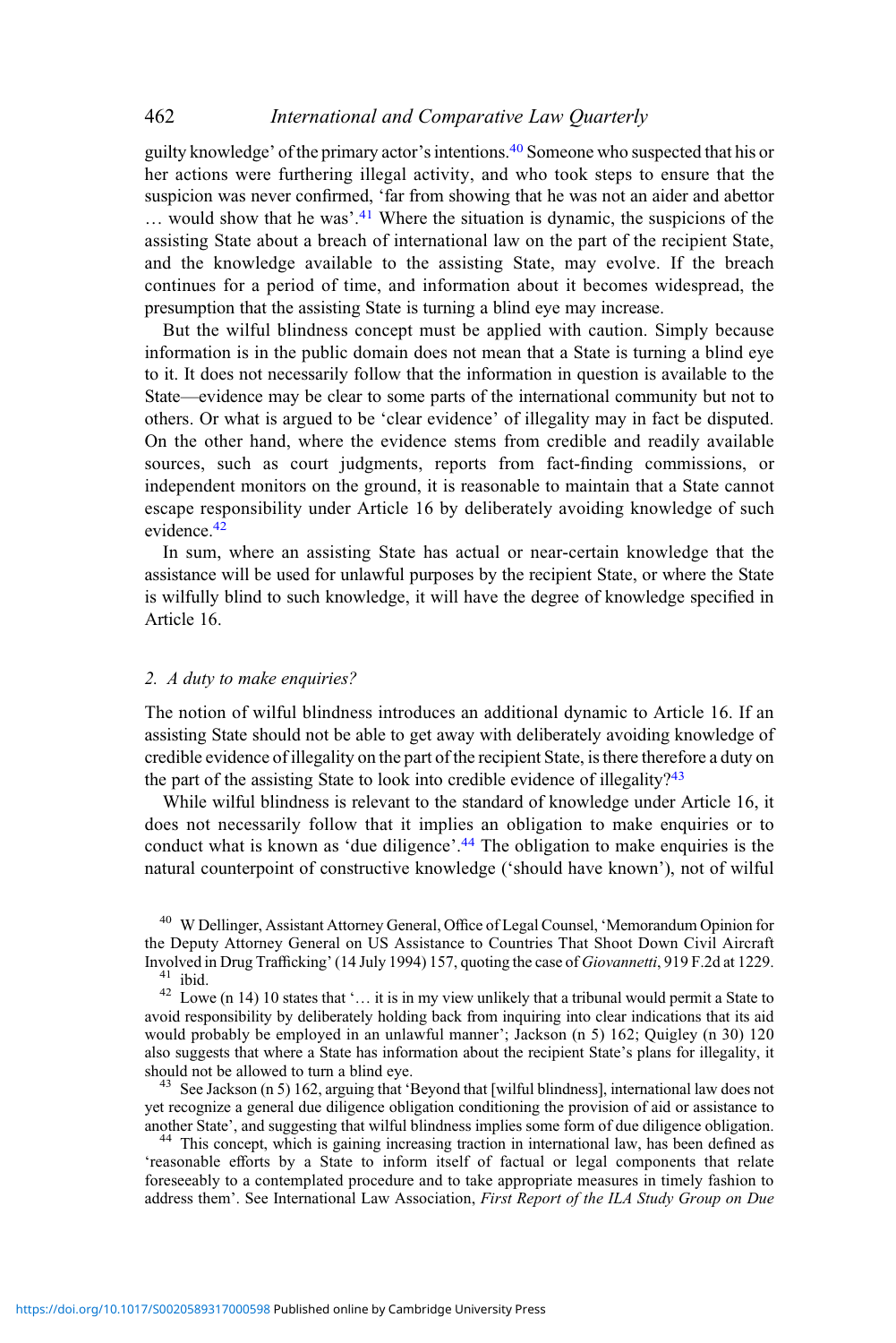blindness ('deliberately avoided knowing'). The case law in international criminal law offers a possible analogy: in Blaskic the Appeals Chamber of the UN International Criminal Tribunal for the former Yugoslavia (ICTY) distinguished (in the context of command responsibility) between deliberately refraining from finding out and negligently failing to find out.45

It is also notable that the term 'due diligence' does not appear in the Articles on State Responsibility. The general approach in the Articles is that primary rules of conduct, rather than secondary rules of responsibility, determine the applicable standards of behaviour.<sup>46</sup> The ILC Commentary states that the Articles are neutral on the question of fault or intention, focusing instead on the objective conduct of States and leaving the mental element to be defined by the primary obligations at issue.<sup>47</sup> But in a departure from this general approach, the ILC did specify a fault element in Article 16—the requirement for the assisting State to possess the requisite mental element. It is this fault element, rather than a requirement of due diligence, that is the condition for the fulfilment of Article 16. It is therefore unsurprising that the ILC Commentary to Article 16 makes no reference to a duty on States to make enquiries. Further, as noted above, responsibility attaches under Article 16 only if the unlawful act is in fact committed, whereas due diligence is a prior consideration, relevant to obligations with a prospective nature, such as the obligation to protect in international human rights law or the obligation to prevent in international humanitarian law.<sup>48</sup>

Although Article 16 does not place assisting States under a duty to make enquiries, there is a relationship between wilful blindness and the obligation to enquire. If a State has not made enquiries in the face of credible evidence of present or future illegality, it may be held to have turned a blind eye. The concept of due diligence may therefore be useful in assessing whether knowledge is possessed, but not in creating a new obligation under Article 16.

#### 3. A court's approach to knowledge

A court or tribunal will come to a view on the mental element of an assisting State in light of the facts and the evidence. But it is difficult to prove the subjective mental element of

Diligence in International Law (2014) 6–7, quoting T Stephens, International Courts and Environmental Protection (Cambridge University Press 2009) 158.

<sup>45</sup> *Prosecutor v Blaskic*, ICTY Appeals Chamber, IT-95-14-A, Judgment of 29 July 2004 [406].<br><sup>46</sup> The Commentary to art 2 provides that the articles lay down no general rule in relation to standards, whether they involve 'some degree of fault, negligence or want of due diligence' on the part of the State to which a wrongful act is attributed under art 2, instead leaving this to the content of the primary obligation in question (para  $(3)$ ,  $(82)$ ).

 $^{47}$  A Boivin, 'Complicity and Beyond: International Law and the Transfer of Small Arms and Light Weapons' (2015) 87(859) International Review of the Red Cross 471; ILC Commentary to

 $48<sup>2</sup>$  For an example of the application of the due diligence principle under international human rights law in relation to cases on assistance, see El Masri v Macedonia (App No 39630/09, 13 December 2012). The European Court of Human Rights held that Macedonia, in its assistance to the US in the ill-treatment of the applicant, had failed to take reasonable steps to avoid a risk of ill-treatment about which it knew or ought to have known. While the court referred to art 16 as a relevant norm of international law in its reasoning (para 97), it ultimately considered the issue of responsibility under the relevant provisions of the ECHR. For further discussion see Moynihan (n 7) paras 102ff.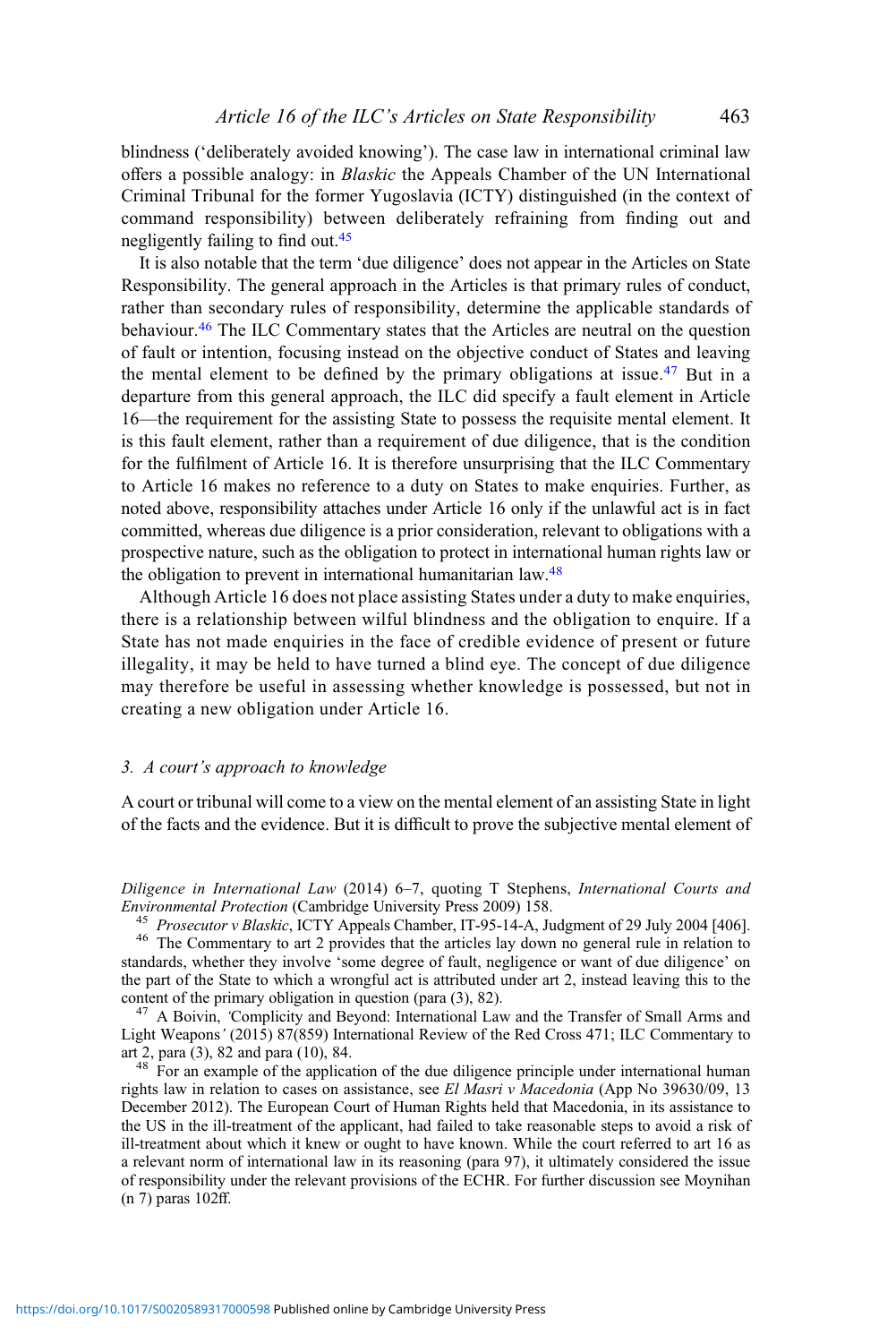an organization, particularly one such as a State. An assisting State may not advertise its purpose in giving aid, and it can also be difficult to determine a State's state of mind because the State is represented by a variety of officials, whose statements may not always be consistent.<sup>49</sup> To ascertain whether an assisting State had 'knowledge' will include looking at questions of what a State was able to foresee about the act in question, and whether, on the evidence, it must have known about the underlying illegality. As with any of the primary rules binding States where a certain mental element is required, this exercise is likely to involve a court examining the evidence available (both what the State claims to know and what is in the public domain generally, for example in the form of public statements and official policies) and, in practice, inferring from that evidence whether the State had knowledge at the relevant time.

In the process of inferring whether a State had knowledge, the distinction between the different levels of knowledge—what a State actually knew, what a State must have known and what a State ought to have known—becomes a fine one. In the context of armed conflict and counterterrorism, where the primary wrongful acts are likely to be serious, a court may be reluctant to allow an assisting State to rely on ignorance when in today's'information era'significant amounts of data are potentially available to States, including in the form of reports from non-governmental organizations. This consideration should inform the advice of government lawyers about the level of risk a government faces, as the government will need advice not only on the standards required under Article 16 but also on how a court is likely to apply them in practice.

In the Corfu Channel case,  $50$  the ICJ considered Albania's role in the laying of mines that exploded in its territorial waters, damaging British ships passing through those waters and causing serious personal injury. The ICJ examined the circumstantial evidence available, including evidence that it would have been impossible for Albania not to have noticed a ship laying the mines, given the proximity of the incident to the Albanian coast. In light of this evidence, the ICJ went on to infer that Albania 'must have known' about the illegal act in question.<sup>51</sup> A court may even go so far as to frame the issue in terms of what a State ought reasonably to have known, based on objective factors, whether or not it explicitly uses the concept of constructive knowledge.52

#### C. Knowledge at What Point in Time?

There may be situations in which it is clear that the assisting State knows in advance that the act it is assisting is unlawful. But frequently the assisting State may be acting at speed with imperfect knowledge. What it knows is likely to change as more information is provided.

 $^{52}$  D Bethlehem, 'The Secret Life of International Law' (2012) 1 CJICL 34; Boivin (n 47) 471.

<sup>&</sup>lt;sup>49</sup> Quigley (n 30) 111.<br><sup>50</sup> Corfu Channel case (UK v Albania) (Merits) [1949] ICJ Rep 4.<br><sup>51</sup> Aust (n 6) 245. The facts of the case have led some to argue that this was in fact a case of joint (and thus direct) responsibility under art 47 of the Articles on State Responsibility rather than ancillary responsibility for aid or assistance under art 16; Crawford (n 12) 658. In practice, the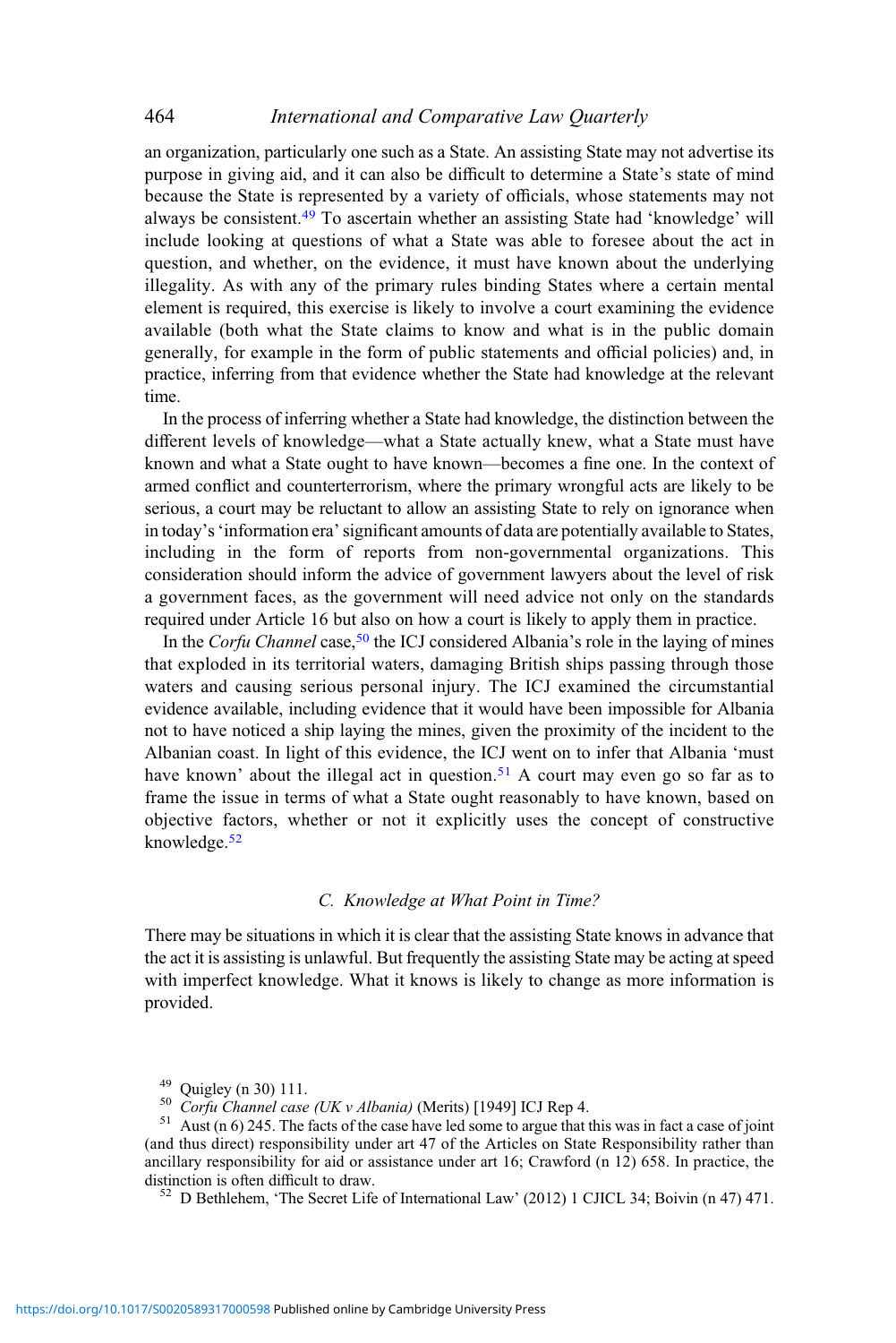### Article 16 of the ILC's Articles on State Responsibility 465

In the case of the provision of intelligence from one State to another in order to prevent a threatened terrorist attack, for example, an assisting State will need to assess in advance the risks of future illegal conduct by the recipient State (for example, the infringement of the human rights of terrorist suspects by the police or armed forces). Based on this and other considerations, it will need to take a view on both the legality of the underlying act by the recipient State and the legality of the assistance. In circumstances such as these, the illegality may not be clearly foreseeable; the assisting State will have to identify and evaluate risk in a dynamic situation amid competing claims of what is happening on the ground.

The point at which knowledge by the assisting State of the wrongfulness becomes actual or near-certain will depend on the facts in each case. Where the situation is dynamic, there will be a need for the assisting State to keep an ongoing watch on its own liability as the facts, and its level of knowledge, develop. Where the breach of the primary rule is continuing, the presumption that the assisting State knows about the breach is likely to increase.<sup>53</sup> Of course, termination of assistance as a result of changed circumstances should not necessarily be taken as implying responsibility on the part of the assisting State up to that point. On the contrary, it is because the situation—and the assisting State's knowledge of it—has changed that the responsibility issue arises, and termination at that point is sought in order to avoid the risk of assisting an internationally wrongful act.

### D. Knowledge by Whom?

The question of whether a State is held to be fixed with knowledge of a particular fact or matter necessarily involves the issue of attribution of the knowledge of relevant individuals. The factual question of who knows what, and when that triggers responsibility on the part of the State, will be important.

If, for example, junior-level intelligence officers have knowledge of illegality, but the relevant minister, as ultimate decision-maker, does not, is the State acting with knowledge or being wilfully blind? In practice, officials in parts of a national system may be aware of certain information about potential illegality (for example, officials in an embassy in the recipient State), while those in other parts (for example, government departments in the capital) may not. If a person or group whose acts are legally attributable to the State has relevant knowledge, the State is fixed with that knowledge.

#### IV. INTENT

#### A. Is Intent an Element of Article 16?

Whether or not intent is a necessary component of Article 16 is a matter of controversy. Those who argue against the proposition that intent is required,  $54$  refer to the fact that intent is not mentioned in the article itself, only in the ILC Commentary. The obvious argument is that when a provision that is not in the Articles on State Responsibility appears in the ILC Commentary to the Articles, greater attention should be paid to the text of the articles, unless the discrepancy was discussed in plenary and the provision is

 $53$  Lanovoy (n 9) 21.  $54$  See arguments referred to in Aust (n 6) 236.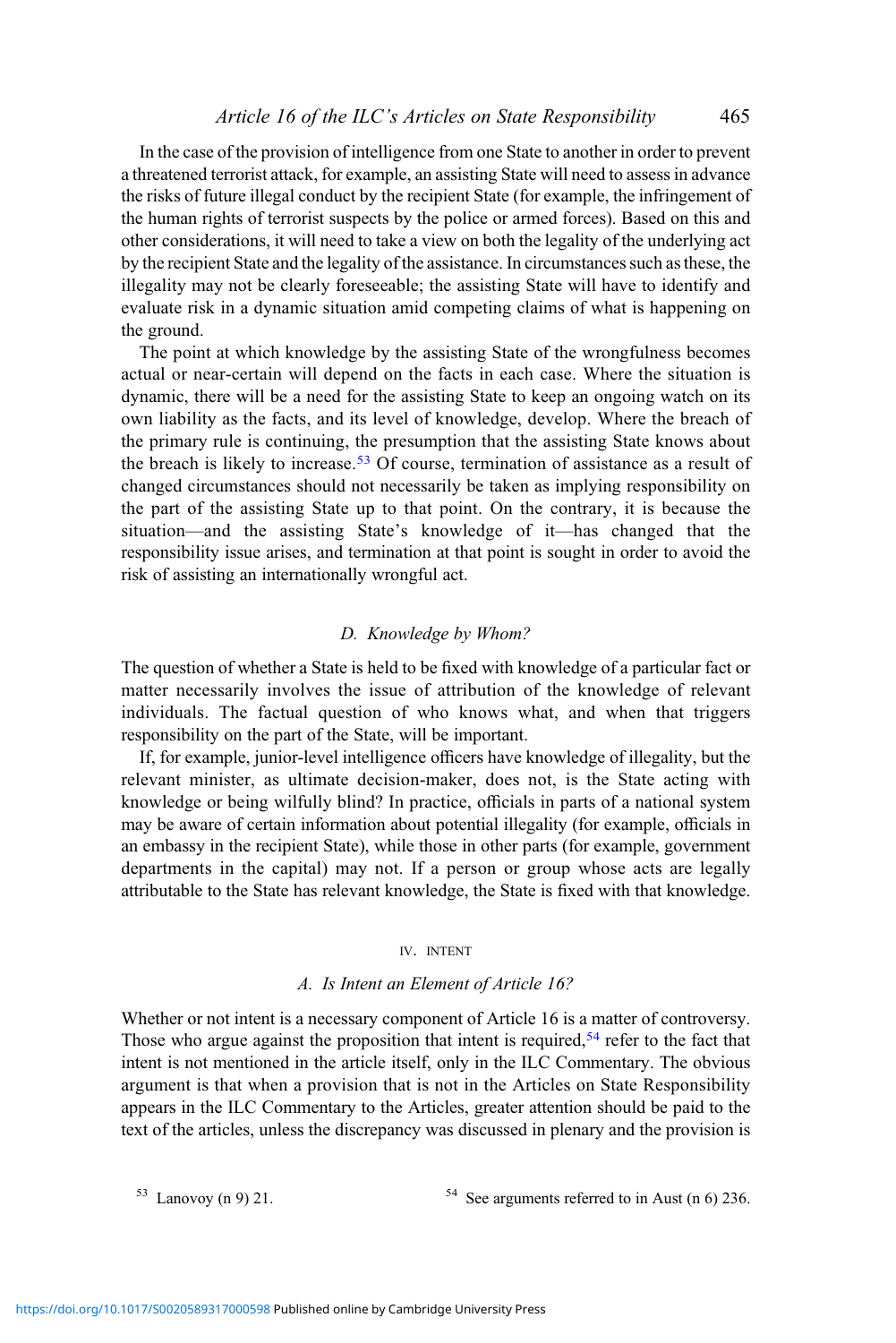nonetheless adopted in the Commentary (which was not the case with Article 16).<sup>55</sup> Some have also argued that an intent requirement would make Article 16 unworkable, since it is difficult to prove the intent of a State,  $56$  and in most cases the assisting State does not actively desire the illegal result, but rather is deliberately indifferent to it.<sup>57</sup>

Others have emphasized the role of the ILC Commentary. Crawford has noted that the Articles on State Responsibility are evidence of international law rather than a source, and are to be read in conjunction with the Commentary, preferably alongside the preparatory work of the ILC.<sup>58</sup> It is also significant that the ILC alludes to the requirement of intent under Article 16 in its 2011 Commentary to the Draft Articles on the Responsibility of International Organizations.<sup>59</sup>

The negotiating history on the mental element of Article 16 is also relevant. The statements of governments during the many years of negotiation of the draft Articles in the ILC suggest that most States were, perhaps unsurprisingly, more inclined towards the inclusion of an element of intent rather than knowledge alone.<sup>60</sup> For example, in 2001 the US administration submitted, in its comments to the ILC on the text of Article 16, that the draft article should be clarified to demonstrate an intent requirement, and that this requirement should be narrowly construed.<sup>61</sup>

Legal policy arguments have also been put forward in favour of the intent requirement. For example, it has been argued that if knowledge alone were sufficient, that would have a chilling effect on cooperation between States.<sup>62</sup> But equally there are legal policy arguments the other way: including that an intent requirement would make Article 16 unduly restrictive, undermining the entire purpose of the prohibition on aiding and assisting.<sup>63</sup> The policy arguments go both ways: States should be able to cooperate without being unduly fettered where they have no reason to anticipate the wrongful use of their assistance,  $64$  but they should not be able to deny their responsibility for assistance in situations in which internationally wrongful acts are manifestly being committed.65

The better view appears to be that intent is a necessary part of Article 16, in addition to knowledge. But there are significant differences in the concepts of intent (or intention) used by the major legal cultures around the world, in both criminal and civil law

<sup>H</sup> H Aust, 'The UN Human Rights Due Diligence Policy: An Effective Mechanism against Complicity of Peacekeeping Forces?' (2015) 20(1) JC&SL 69. For discussion of the views of different States on the intent requirement, see Aust (n 6) 172.

 $^{61}$  Comments of the US Government in the 50th session of the ILC (22 October 1997) UN Doc A/CN.4/488.

<sup>62</sup> See Chinkin quoted in Aust (n 6) 240; and generally Aust at 239ff and 427 on these legal policy arguments. Crawford (n 12) 408; Aust (n 60) 69 and fn 35 quoting Crawford.

 $\overline{63}$  Gibney, Tomasevski and Vedsted-Hansen (n 57) 12; K Nahapetian 'Confronting State Complicity in International Law' (2002) 52 ICLQ 108; Quigley (n 30) 111; J Howard, 'Invoking State Responsibility for Aiding the Commission of International Crimes – Australia, the US and the

 $^{64}$  Ouigley (n 30) 117. <sup>65</sup> Crawford (n 12) 408; Nolte and Aust (n 1) 15–16.

<sup>&</sup>lt;sup>55</sup> G Gaya, 'Interpreting Articles Adopted by the International Law Commission' (2015) 86 BYBIL 1.

 $^{57}$  M Gibney, K Tomasevski and J Vedsted-Hansen, 'Transnational State Responsibility for Violations of Human Rights' (1999) 12 HarvHumRtsJ 294; Quigley (n 30) 111.

<sup>&</sup>lt;sup>58</sup> Crawford (n 12) 87.<br><sup>59</sup> See ILC Commentary to art 14 of the Draft Articles on the Responsibility of International Organizations, para (4) 37.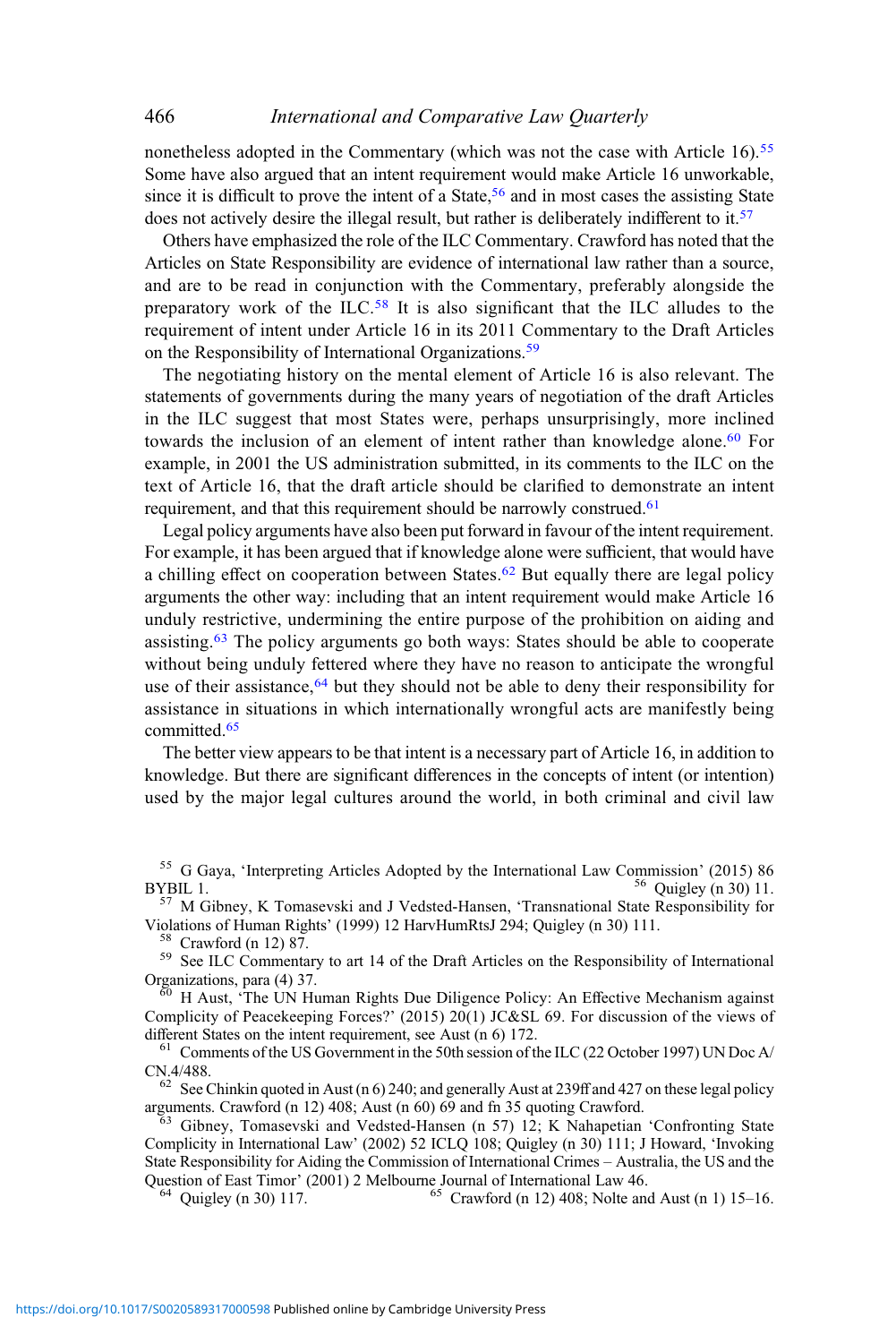contexts.66 It is therefore important to establish what is meant by intent in the context of Article 16.

### B. What is Intent?

The ILC Commentary is not much help in this regard. It states: 'Article 16 deals with the situation where one State provides aid or assistance to another with a view to facilitating the commission of an internationally wrongful act.<sup>'67</sup> It then goes on to state: 'A State is not responsible for aid or assistance under Article 16 unless the relevant State organ intended, by the aid or assistance given, to facilitate the occurrence of the wrongful conduct.'<sup>68</sup> The ILC provides no definition of intent, and it is unclear from the Commentary whether 'intent' is meant in the sense of motive, purpose, wish, desire or intentional conduct, or a combination of these. It is indeed a pity that a concise statement of the requirement of intent was not included in the Article itself.

Analogies between individual responsibility under international criminal law on the one hand and State responsibility under Article 16 on the other should be employed with care: they are different areas of international law with different histories and characteristics. Further, the standard of civil responsibility across legal systems is not generally as high as that for criminal responsibility. But given the lack of case law interpreting Article 16, and the lack of clear State practice on this issue, consideration of the various meanings of 'intent' in international criminal law may help to provide a better understanding of what the intent requirement of Article 16 might entail.<sup>69</sup>

The definition of intent in Article 30(2) of the Statute to the International Criminal Court (the 'Rome Statute')<sup>70</sup> encompasses a mixture of knowledge and intent:

A person has intent where:

- (a) in relation to conduct, that person means to engage in the conduct;
- (b) in relation to a consequence, that person means to cause that consequence or is aware that it will occur in the ordinary course of events.

Sub-paragraph (b) above describes two different forms of intent. The first part—'means to cause that consequence'—describes direct intent. The ICC Pre-Trial Chamber in Prosecutor v Bemba, in its consideration of Article 30 of the Rome Statute, stated that direct intent requires that the suspect 'knows that his or her acts will bring about the material elements of the crime and carries them out with the purpose, will or desire to attain this result'.<sup>71</sup> The second part of sub-paragraph (b)—'is aware that it will occur in the ordinary course of events'—describes a more oblique form of intent, where a person does not have the desire or will to bring about the consequences of the crime

<sup>68</sup> ibid para (5) (emphasis added). <sup>69</sup> In the *Bosnian Genocide* case (n 13), the ICJ considered art 16 by analogy with the complicity provision in the Genocide Convention in the context of its consideration of the mental element, suggesting some read across between these different areas of law is permitted.

 $\frac{70}{70}$  Rome Statute of the International Criminal Court, open for signature 17 July 1998, entered into force 1 July 2002; UNTS Vol 2187 No 38544.

<sup>&</sup>lt;sup>66</sup> See, for example, E Van Sliedregt, *Individual Criminal Responsibility in International Law* (Oxford University Press 2012) 40ff; J Ohlin, 'Targeting and the Concept of Intent' (2013) 35(1) MichJIntlL 79, 82ff.

 $^{71}$  Prosecutor v Bemba, Pre-Trial Chamber, ICC-01/05-01/08, Judgment of 15 June 2009 [358].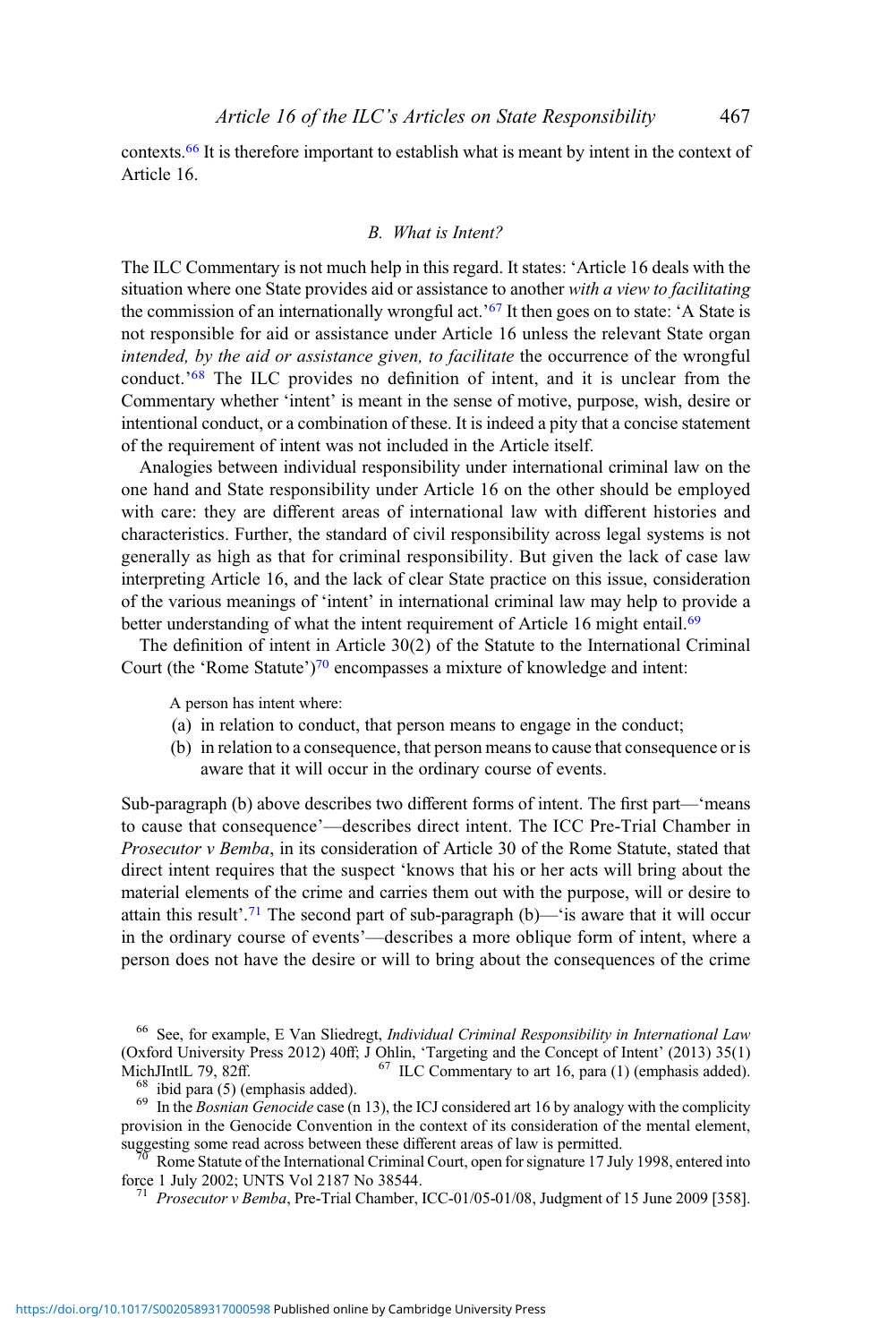but is aware that those elements will be the almost inevitable outcome of his or her acts or omissions. The ICC Pre-Trial Chamber in Bemba stated that, in relation to this more oblique form of intent, the volitional element decreases substantially and is overridden by the cognitive element, ie awareness that his or her acts 'will' cause the undesired proscribed consequence.<sup>72</sup> This reflects the orthodox standard of intention in English criminal law, which includes knowledge that the consequence was virtually certain to follow.<sup>73</sup>

For the purposes of Article 16, the question is whether intent exists with regard to a particular consequence, namely the facilitation of the wrongful act. Using by analogy the definition in the Rome Statute on intent in relation to a consequence, the assisting State has the necessary intent if either its purpose in acting is to facilitate the recipient State's unlawful act, or it knows or is virtually certain that State B will act unlawfully in the ordinary course of events. This conforms with some of the examples of responsibility for aiding and assisting given by the ILC, for example the USSR's charge of complicity against Germany and Turkey for the launching of US balloons from their territory in 1956, which Special Rapporteur Ago noted was 'based on passive conduct or toleration on the part of their organs', ie acceptance of an outcome that the assisting State knew was virtually certain, without actively desiring it.<sup>74</sup>

The above suggests that, in spite of the fact that the ILC Commentary uses the term 'with a view to', Article 16 does not require purpose on the part of the assisting State, nor does the assisting State have to be in common cause with the principal.75 Knowledge or virtual certainty that the recipient State will use the assistance unlawfully is capable of satisfying the intent element under Article 16, whatever its desire or purpose.

In some jurisdictions, particularly those with civil law systems, intent is sometimes taken to include also the concept of dolus eventualis. In Prosecutor v Bemba, the Pre-Trial Chamber of the ICC noted that the common law counterpart to dolus eventualis is advertent recklessness (also known as subjective recklessness)<sup>76</sup>—that is, 'foreseeing the occurrence of the undesired consequences as a mere likelihood or possibility'<sup>77</sup> and proceeding anyway. This concept does not form part of the definition of intent in Article 30 of the Rome Statute,<sup>78</sup> and it is doubtful that the definition of intent for the purposes of Article 16 stretches this far either. Dolus eventualis has a relationship with wilful blindness, for in each case the assister suspects or can foresee potential illegality. But in the case of wilful blindness there is, in addition, a deliberate attempt to avoid knowledge of that illegality.

As with knowledge, the issue of  $who$  has intent will also be relevant to the assessment of whether the mental element is satisfied, and is likely to involve issues of attribution.

<sup>72</sup> ibid [359].<br><sup>73</sup> J Horder, *Ashworth's Principles of Criminal Law* (Oxford University Press 2016) 193.<br><sup>74</sup> See Quigley (n 30) 111ff for discussion of this and other examples of oblique intent.<br><sup>75</sup> Crawford (n 12) 4 to be able to foresee risk and carry on anyway, whereas objective recklessness is a higher standard,

under which the assisting State is negligent regardless of whether it was aware of the risk.<br><sup>77</sup> ibid [363]. <sup>78</sup> ibid [363–69].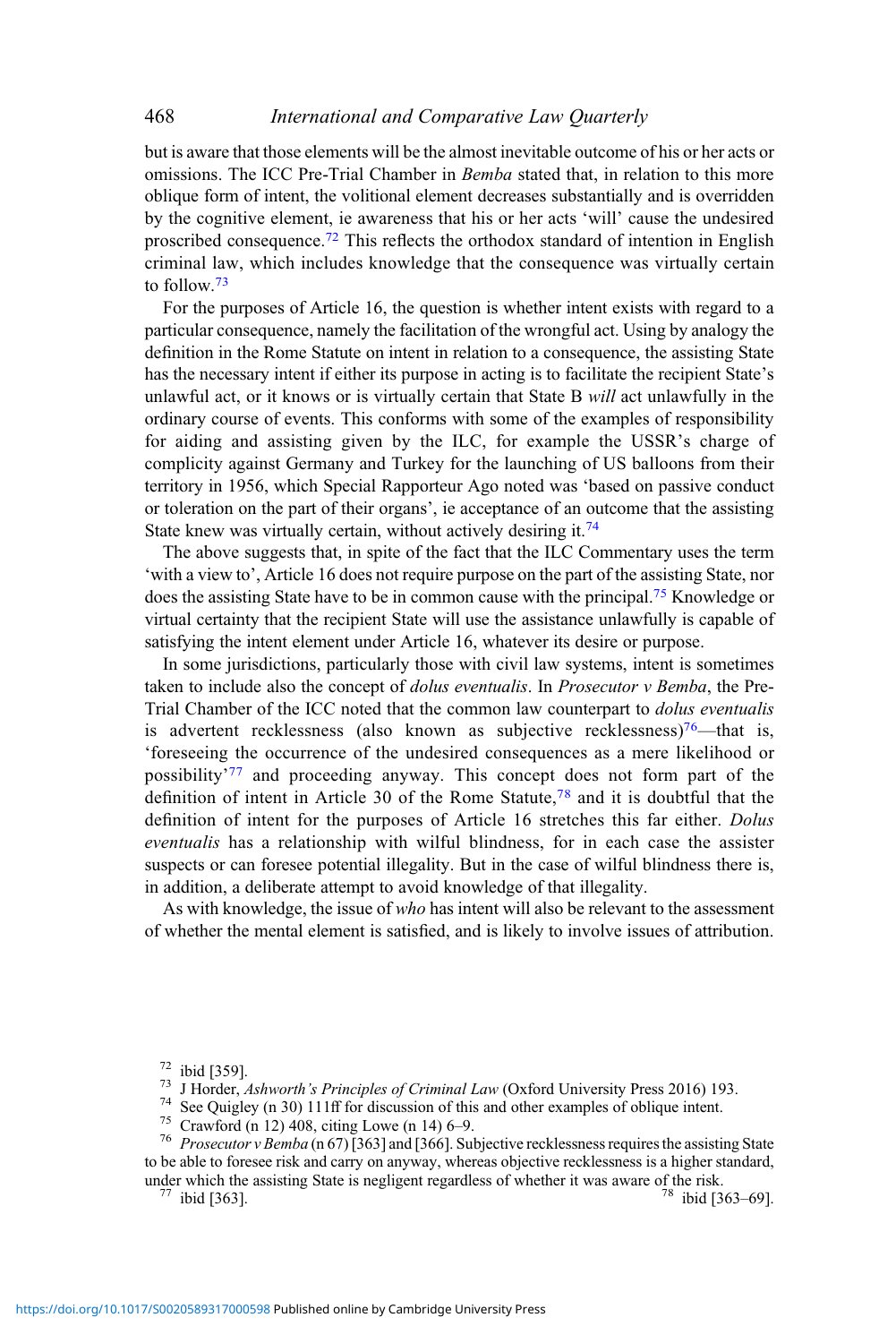#### V. THE RELATIONSHIP BETWEEN KNOWLEDGE AND INTENT

Knowledge and intent are closely intertwined and, in light of Article 30(2)(b) of the Rome Statute, actual or near-certain knowledge of illegality is effectively a form of intent. In the context of Article 16, if an assisting State has actual or near-certain knowledge that unlawful conduct will be committed, it cannot shield itself from responsibility by arguing that its purpose is not to facilitate unlawful conduct.

Commentators have suggested that where a State has actual or near-certain knowledge of illegality, intent can be 'imputed' to that State.<sup>79</sup> This is an alternative way of reaching the same conclusion that if there is actual or near-certain knowledge of specific illegality, there is intent. With this conclusion, the disagreement between those who require only knowledge and those who also require intent is of little practical effect.<sup>80</sup>

This conclusion has implications for the scope of application of Article 16, because an assisting State is more likely to be indifferent to the consequences of assistance than to actively desire an illegal act.<sup>81</sup> An example may be useful. State A supplies aid to State B for use in building up capacity in State B's justice and home affairs sector and some of the money is used by State B to buy weapons to carry out human rights violations against its citizens. State A knows that State B carries out human rights violations against its citizens. State A thus has knowledge of the circumstances of the wrongful act but did not provide the money 'with a view' to facilitating it. The test under Article 16 is not whether State A had the purpose of assisting an illegal act, but whether State A knew, or was virtually certain, that the assistance would be used for illegal purposes. In practice, however, liability is likely to turn as much on whether or not the money made a significant contribution to the wrongful act in question (i.e., on one of the other conditions that needs to be satisfied in order for responsibility to be engaged under Article 16) as on the mental element.

#### A. Proving the Mental Element

The drafting history of the Articles on State Responsibility underlines the importance of a State's intent being 'established' rather than 'presumed'. ('Nor is it sufficient for intention to be "presumed"; as the article emphasises, it must be established.' $)^{82}$  In practice, it is highly unlikely that an assisting State will say expressly that it is providing assistance with the intention of facilitating the commission of an internationally wrongful act. A court will therefore have to infer whether a State had the requisite intent.

It has been argued that it is harder to establish that an assisting State intended to further an internationally wrongful act than to establish that it simply had knowledge of that act.<sup>83</sup> Indeed, the difficulty of establishing intent has led many commentators to

<sup>79</sup> Crawford (n 12) 408; Jackson (n 5) 160. Nolte and Aust (n 1) 15 note that in some cases 'a lack of intent can be offset by sufficient knowledge'. Lowe (n 14) 8 argues that 'As a matter of general

<sup>80</sup> Jackson (n 5) 159.<br><sup>81</sup> Quigley (n 30) 111; Gibney, Tomasevski and Vedsted-Hansen (n 57) 294.<br><sup>82</sup> Commentaries (14) and (18) to draft art 27 in the *Yearbook of the International Law*<br>*Commission* (1978) Vol II (Pt

 $83$  Quigley (n 30) 111; Lanovoy (n 9) 18; Boivin (n 47) 472.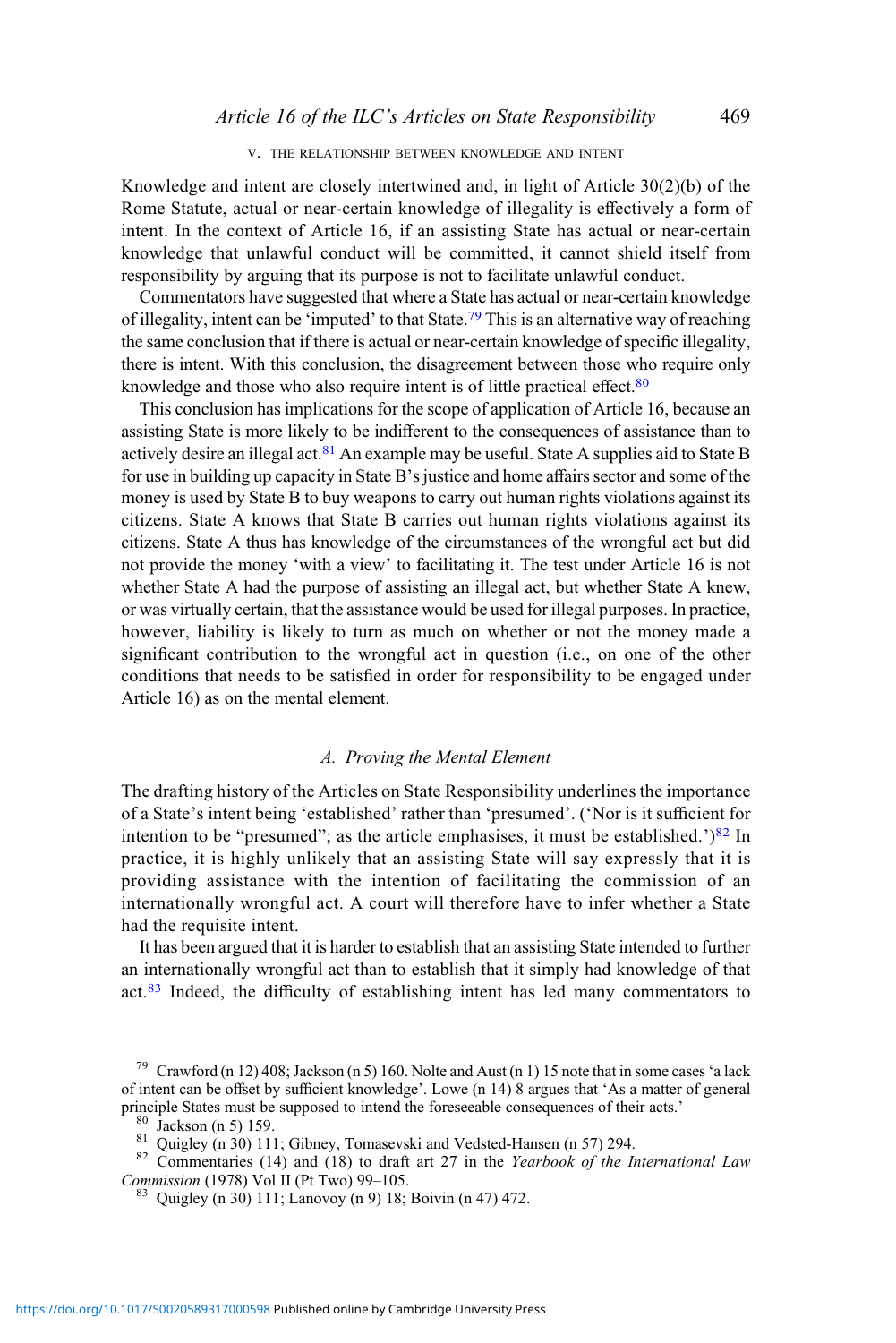criticize a standard of intent as unworkable.<sup>84</sup> But if, as indicated above, actual or nearcertain knowledge of specific illegality is understood as effectively a form of intent, these issues are less of a concern.<sup>85</sup>

#### VI. IS THE MENTAL THRESHOLD DIFFERENT FOR A BREACH OF A PEREMPTORY NORM?

In the context of armed conflict and counterterrorism, some of the allegations made against States in relation to responsibility for assistance in the commission of internationally wrongful acts involve the breach of peremptory norms. An example is the use of torture in the context of the treatment of detainees. It is therefore also necessary to consider whether Article 41 of the Articles on State Responsibility may be relevant.

Article 41 provides that:

- 1. States shall cooperate to bring to an end through lawful means any serious breach within the meaning of article 40.
- 2. No State shall recognize as lawful a situation created by a serious breach within the meaning of article 40, nor render aid or assistance in maintaining that situation.
- 3. This article is without prejudice to the other consequences referred to in this Part and to such further consequences that a breach to which this Chapter applies may entail under international law.<sup>86</sup>

Under Article 41, there is no need to show knowledge or intent in the case of assistance for acts that breach peremptory norms of international law. The rule is therefore stronger than Article 16,87 although it is not clear whether it represents customary international law.<sup>88</sup> The reference to a 'serious breach' in this context means a gross and systematic failure by the responsible State to fulfil an obligation imposed by a peremptory norm.<sup>89</sup> The ILC Commentary notes that the lack of the subjective element in Article 41(2) is motivated by the fact that 'it is hardly conceivable that a State would not have notice of the commission of a serious breach by another State'.<sup>90</sup>

However, Article 41 deals with conduct after the fact, ie assistance to the recipient State in maintaining a situation created by a serious breach of a peremptory norm. It is formulated narrowly. Article 16 is neutral as to the norm in question, so does not distinguish between assistance for breaches of ordinary rules of international law and assistance for breaches of peremptory norms. Consequently, it does not impose any higher duty on States in their cooperation prior to a serious breach.

Nevertheless, it could be argued that Article 41 more generally implies that States are under a stricter duty not to render aid or assistance where peremptory norms are invoked,

<sup>&</sup>lt;sup>84</sup> Aust (n 6) 236, quoting (*inter alia*) Quigley (n 30) 111; B Graefrath (1996), 'Complicity in the Law of International Responsibility' (1996) 2 Revue Belge de Droit International 375; Aust (n 6) 68 cites several authors who consider a requirement of intent to be unworkable. See also Nolte and Aust

 $\frac{85}{100}$  On the relationship between intent and knowledge with standards concerning evidence and proof, see further Aust (n 6) 242–3.

<sup>&</sup>lt;sup>86</sup> Art 41 of the Articles on State Responsibility (emphasis added).<br><sup>87</sup> Nolte and Aust (n 1) 16.<br><sup>89</sup> ILC Commentary to art 40 of the Articles on State Responsibility, para (7).<br><sup>90</sup> ILC Commentary to art 41, para (11)